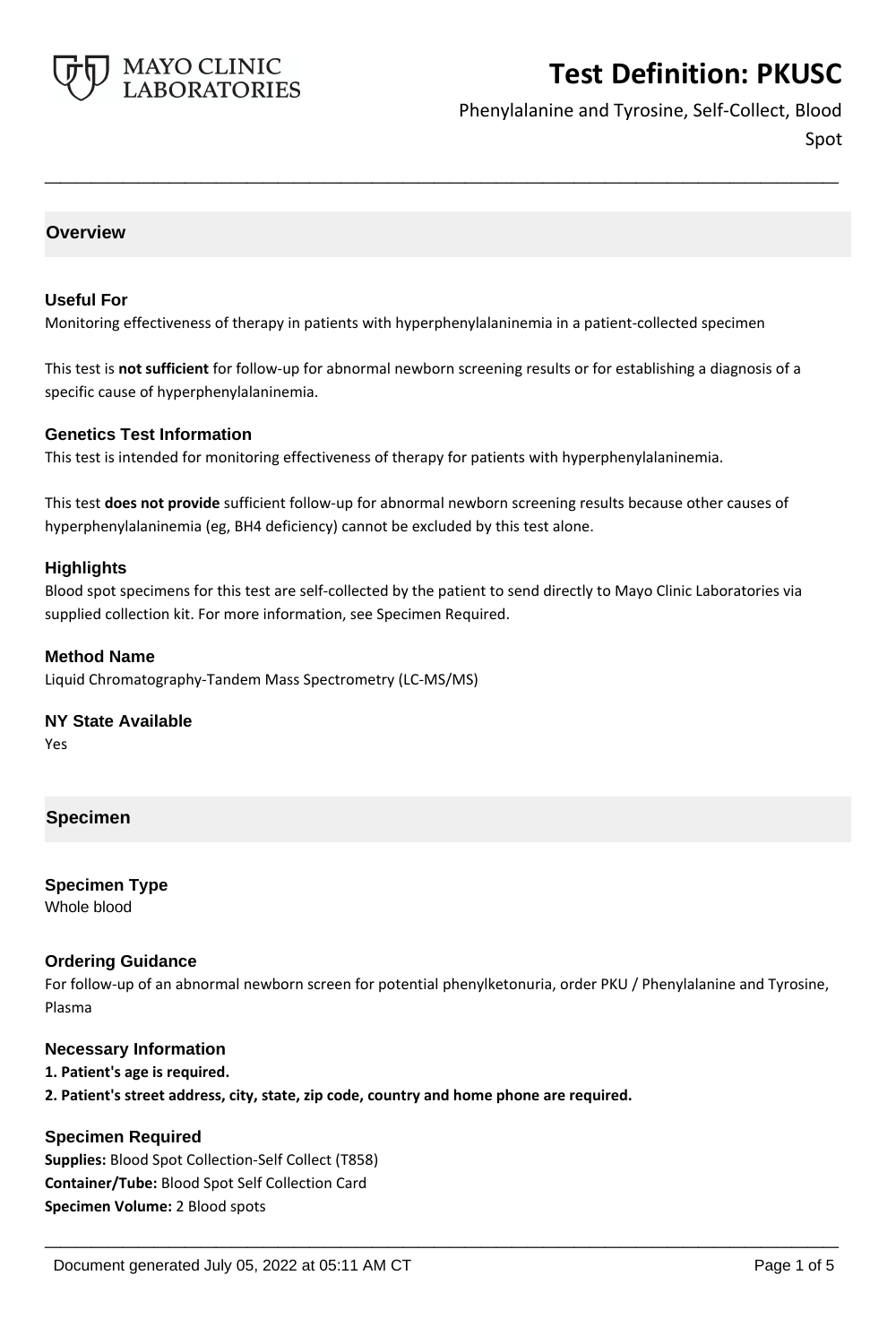

Phenylalanine and Tyrosine, Self-Collect, Blood Spot

#### **Additional Information:**

1. Order test each time the patient is to collect a dried blood specimen at home and mail the specimen directly to Mayo Clinic Laboratories.

**\_\_\_\_\_\_\_\_\_\_\_\_\_\_\_\_\_\_\_\_\_\_\_\_\_\_\_\_\_\_\_\_\_\_\_\_\_\_\_\_\_\_\_\_\_\_\_\_\_\_\_**

2. Order should be placed a minimum of 3 days prior to desired date of collection.

3. Enter patient's address information for each order created, including street address, city, state abbreviation, zip code, country, and home phone number.

4. For each order, the Blood Spot Collection-Self Collect kit will be mailed directly to the patient for self-collection.

5. See [Dried Blood Spot Collection Tutorial](https://vimeo.com/508490782) for how to collect blood spots.

### **Forms**

If not ordering electronically, complete, print, and send a [Biochemical Genetics Test Request](https://www.mayocliniclabs.com/it-mmfiles/iem-request-form.pdf) (T798) with the specimen.

### **Specimen Minimum Volume**

1 Blood spot

### **Reject Due To**

| Blood spot specimen that shows serum rings or has multiple layers | Reject |
|-------------------------------------------------------------------|--------|
| Insufficient specimen                                             | Reject |
| Unapproved filter papers                                          | Reject |

### **Specimen Stability Information**

| <b>Specimen Type</b> | <b>Temperature</b>  | <b>Time</b> | <b>Special Container</b> |
|----------------------|---------------------|-------------|--------------------------|
| Whole blood          | Ambient (preferred) | 90 days     | <b>FILTER PAPER</b>      |
|                      | Frozen              | 90 days     | <b>FILTER PAPER</b>      |
|                      | Refrigerated        | 90 days     | <b>FILTER PAPER</b>      |

## **Clinical & Interpretive**

## **Clinical Information**

Phenylketonuria (PKU) is the most frequent inherited disorder of amino acid metabolism (occurring in about 1:10,000-1:15,000 births) and was the first successfully treated inborn error of metabolism. It is inherited in an autosomal recessive manner and is caused by a defect in the enzyme phenylalanine hydroxylase (PAH), which converts the essential amino acid phenylalanine to tyrosine. Deficiency of PAH results in decreased levels of tyrosine and an accumulation of phenylalanine in blood and tissues. Untreated PKU leads to severe brain damage with intellectual impairment, behavior abnormalities, seizures, and spasticity. The level of enzyme activity differentiates classic PKU (PAH activity <1%) from other milder forms; however, all are characterized by increased levels of phenylalanine (hyperphenylalaninemia). Treatment includes the early introduction of a diet low in phenylalanine. Some patients may also benefit from adjuvant tetrahydrobiopterin (BH4) supplementation (a cofactor for PAH), or enzyme substitution therapy.

BH4 is a cofactor of not only PAH but also of the tyrosine and tryptophan hydroxylases. Approximately 2% of patients

**\_\_\_\_\_\_\_\_\_\_\_\_\_\_\_\_\_\_\_\_\_\_\_\_\_\_\_\_\_\_\_\_\_\_\_\_\_\_\_\_\_\_\_\_\_\_\_\_\_\_\_**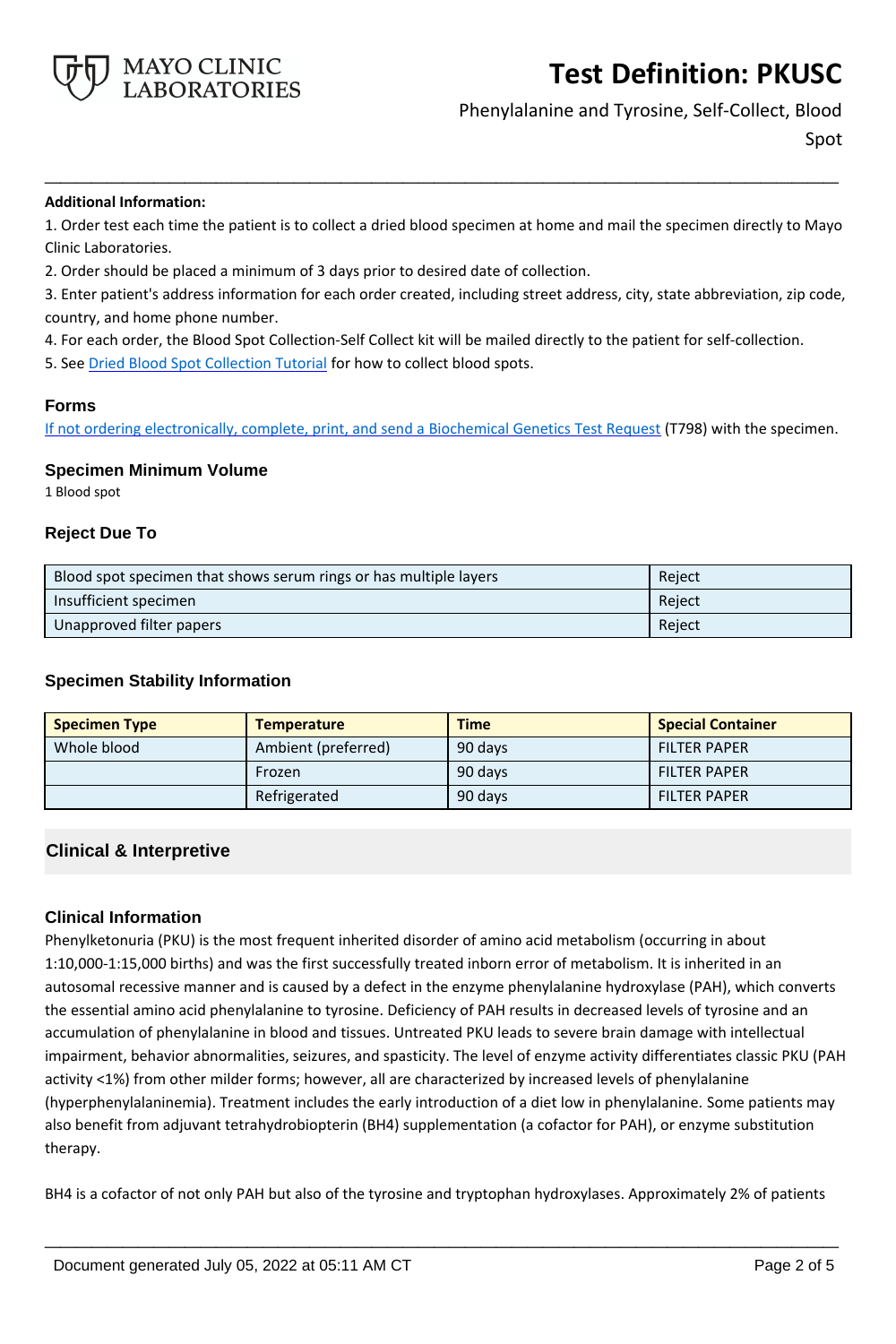

# Phenylalanine and Tyrosine, Self-Collect, Blood

Spot

with hyperphenylalaninemia have a deficiency of BH4, which causes a secondary deficit of the neurotransmitters, dopamine and serotonin. There are 4 autosomal-recessive disorders associated with BH4 deficiency plus hyperphenylalaninemia; guanosine triphosphate cyclohydrolase deficiency, 6-pyruvoyl tetrahydropterin synthase deficiency, dihydropteridine reductase deficiency, and pterin-4 alpha carbinolamine dehydratase (PCD) deficiency. This group of disorders, with the exception of PCD, is characterized by progressive dystonia, truncal hypotonia, extremity hypertonia, seizures, and intellectual disability though milder presentations exist. PCD has no symptoms other than transient alterations in tone. Treatment may include administration of BH4, L-dopa (and carbidopa) 5-hydroxytryptophan supplements, and a low phenylalanine diet.

**\_\_\_\_\_\_\_\_\_\_\_\_\_\_\_\_\_\_\_\_\_\_\_\_\_\_\_\_\_\_\_\_\_\_\_\_\_\_\_\_\_\_\_\_\_\_\_\_\_\_\_**

Tyrosine is a nonessential amino acid that is derived from dietary sources, the hydroxylation of phenylalanine, or protein breakdown. Primary (PKU) and secondary (defects of BH4 metabolism) hyperphenylalaninemia can cause abnormally low levels of tyrosine. Measurement of the phenylalanine:tyrosine ratio is helpful in monitoring appropriate dietary intake.

# **Reference Values**

PHENYLALANINE: 27.0-107.0 nmol/mL

TYROSINE <4 weeks: 40.0-280.0 nmol/mL > or =4 weeks: 25.0-150.0 nmol/mL

## **Interpretation**

The quantitative results of phenylalanine and tyrosine with age-dependent reference values are reported without added interpretation. When applicable, reports of abnormal results may contain an interpretation based on available clinical information.

A phenylalanine:tyrosine ratio higher than 3 is considered abnormal.

# **Cautions**

No significant cautionary statements

# **Clinical Reference**

1. Mitchell GA, Grompe M, Lambert M, Tanguay RM. Hypertyrosinemia. In: Valle DL, Antonarakis S, Ballabio A, Beaudet AL, Mitchell GA. eds. The Online Metabolic and Molecular Bases of Inherited Disease. McGraw Hill; 2019. Accessed January 6, 2022. Available at https://ommbid.mhmedical.com/content.aspx?bookid=2709&sectionid=225082825 2. Donlon J, Sarkissian C, Levy H, Scriver CR: Hyperphenylalaninemia: Phenylalanine hydroxylase deficiency. In: Valle DL, Antonarakis S, Ballabio A, Beaudet AL, Mitchell GA, eds. The Online Metabolic and Molecular Bases of Inherited Disease. McGraw-Hill; 2019. Accessed November 5, 2020. Available at

https://ommbid.mhmedical.com/content.aspx?bookid=2709&sectionid=225081923

3. Regier DS, Greene CL. Phenylalanine hydroxylase deficiency. In: Adam MP, Ardinger HH, Pagon RA, et al, eds. GeneReviews [Internet]. University of Washington, Seattle; 2000. Updated January 5, 2017. Accessed January 6, 2022. Available at www.ncbi.nlm.nih.gov/books/NBK1504/

**\_\_\_\_\_\_\_\_\_\_\_\_\_\_\_\_\_\_\_\_\_\_\_\_\_\_\_\_\_\_\_\_\_\_\_\_\_\_\_\_\_\_\_\_\_\_\_\_\_\_\_**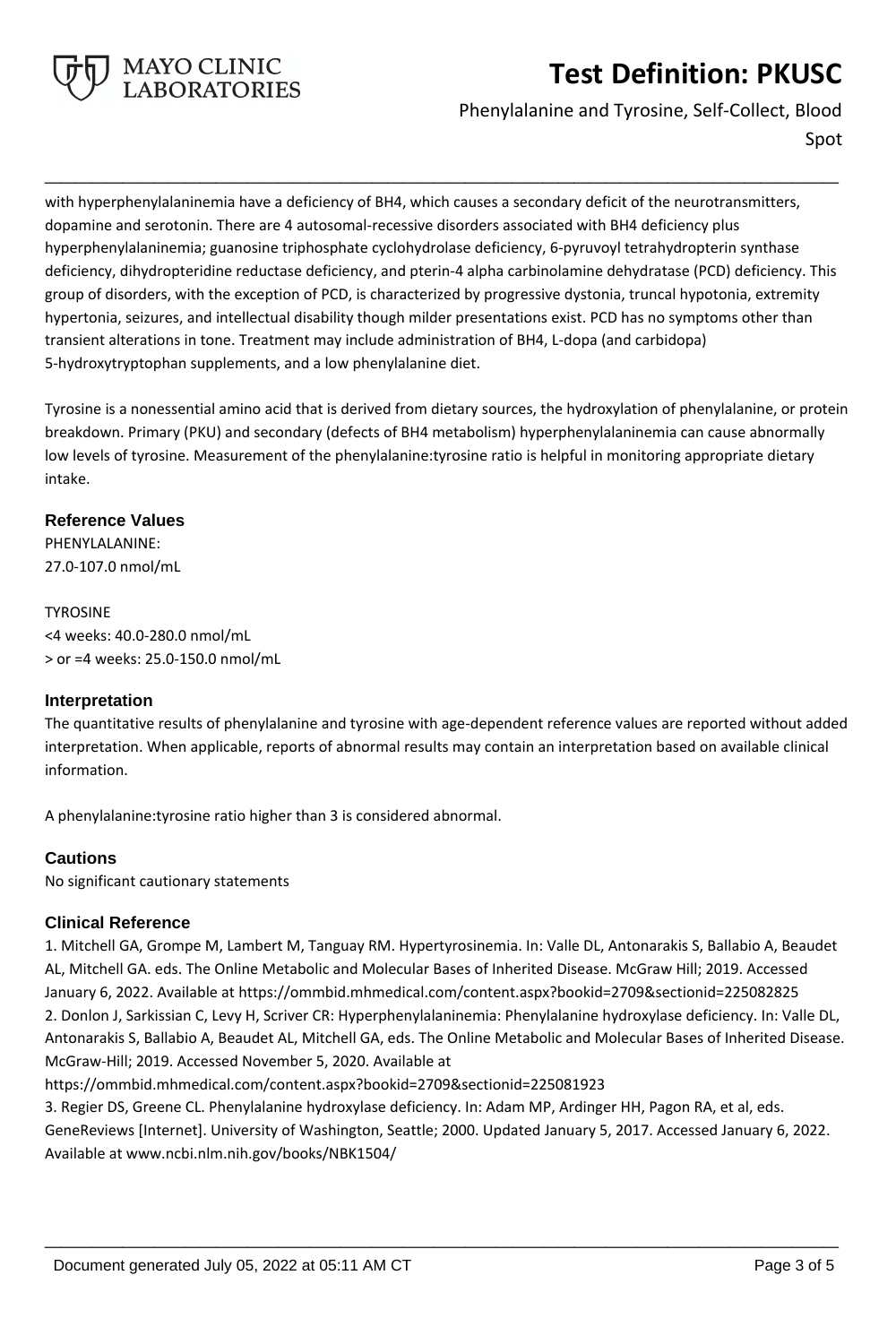

Phenylalanine and Tyrosine, Self-Collect, Blood Spot

# **Performance**

# **Method Description**

A 3-mm disk is punched out of the dried blood spot onto a 96-well plate. The amino acids are extracted by the addition of methanol and known concentrations of isotopically labeled amino acids as internal standards. The extract is moved to another 96-well plate and dried under a stream of nitrogen. Analytes are measured by liquid chromatography-tandem mass spectrometry. The concentrations of the phenylalanine and tyrosine are established by computerized comparison of ion intensities of these analytes to that of the respective internal standards.(Unpublished Mayo method)

**\_\_\_\_\_\_\_\_\_\_\_\_\_\_\_\_\_\_\_\_\_\_\_\_\_\_\_\_\_\_\_\_\_\_\_\_\_\_\_\_\_\_\_\_\_\_\_\_\_\_\_**

### **PDF Report**

No

**Day(s) Performed** Monday through Friday

**Report Available** 3 to 5 days

**Specimen Retention Time** 1 year

**Performing Laboratory Location** Rochester

# **Fees & Codes**

### **Fees**

- Authorized users can sign in to [Test Prices](https://www.mayocliniclabs.com/customer-service/client-price-lookup/index.html?unit_code=PKUSC) for detailed fee information.
- Clients without access to Test Prices can contact [Customer Service](http://www.mayocliniclabs.com/customer-service/contacts.html) 24 hours a day, seven days a week.
- **Prospective clients should contact their Regional Manager. For assistance, contact [Customer Service.](http://www.mayocliniclabs.com/customer-service/contacts.html)**

## **Test Classification**

This test was developed, and its performance characteristics determined by Mayo Clinic in a manner consistent with CLIA requirements. This test has not been cleared or approved by the US Food and Drug Administration.

**\_\_\_\_\_\_\_\_\_\_\_\_\_\_\_\_\_\_\_\_\_\_\_\_\_\_\_\_\_\_\_\_\_\_\_\_\_\_\_\_\_\_\_\_\_\_\_\_\_\_\_**

### **CPT Code Information**

84030 84510 82542 (if appropriate for government payers)

## **LOINC® Information**